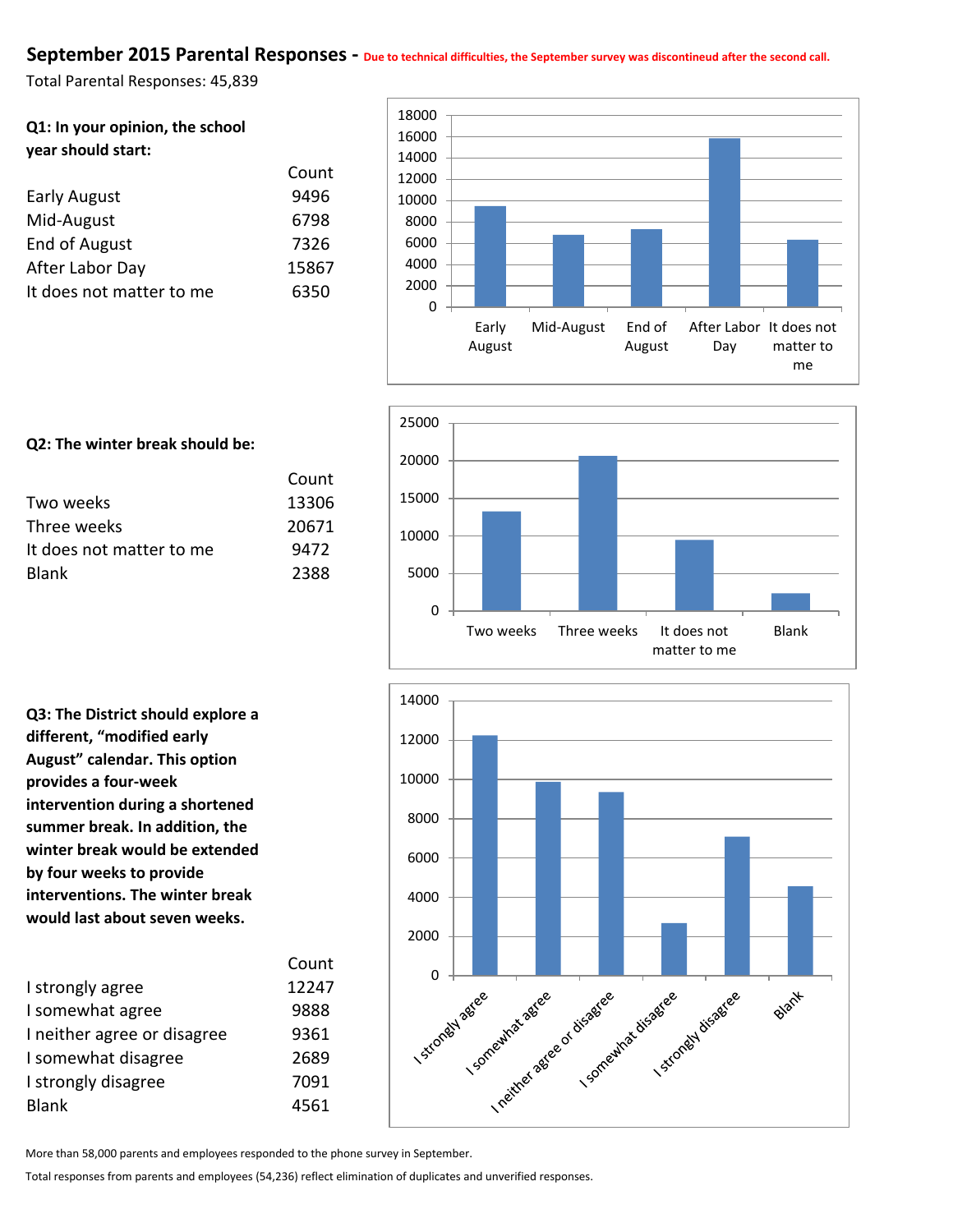## **September 2015 Parental Responses**

Total Parental Responses: 45,839

## **Q4: It is important that both elementary and secondary schools follow the same calendar.**

| Count |
|-------|
| 28804 |
| 4950  |
| 4597  |
| 865   |
| 773   |
| 5848  |
|       |





### **Q5: The first semester should end before the winter break.**

|                             | Count |
|-----------------------------|-------|
| I strongly agree            | 20562 |
| I somewhat agree            | 7448  |
| I neither agree or disagree | 7772  |
| I somewhat disagree         | 1215  |
| I strongly disagree         | 1191  |
| <b>Blank</b>                | 7649  |
|                             |       |

More than 58,000 parents and employees responded to the phone survey in September.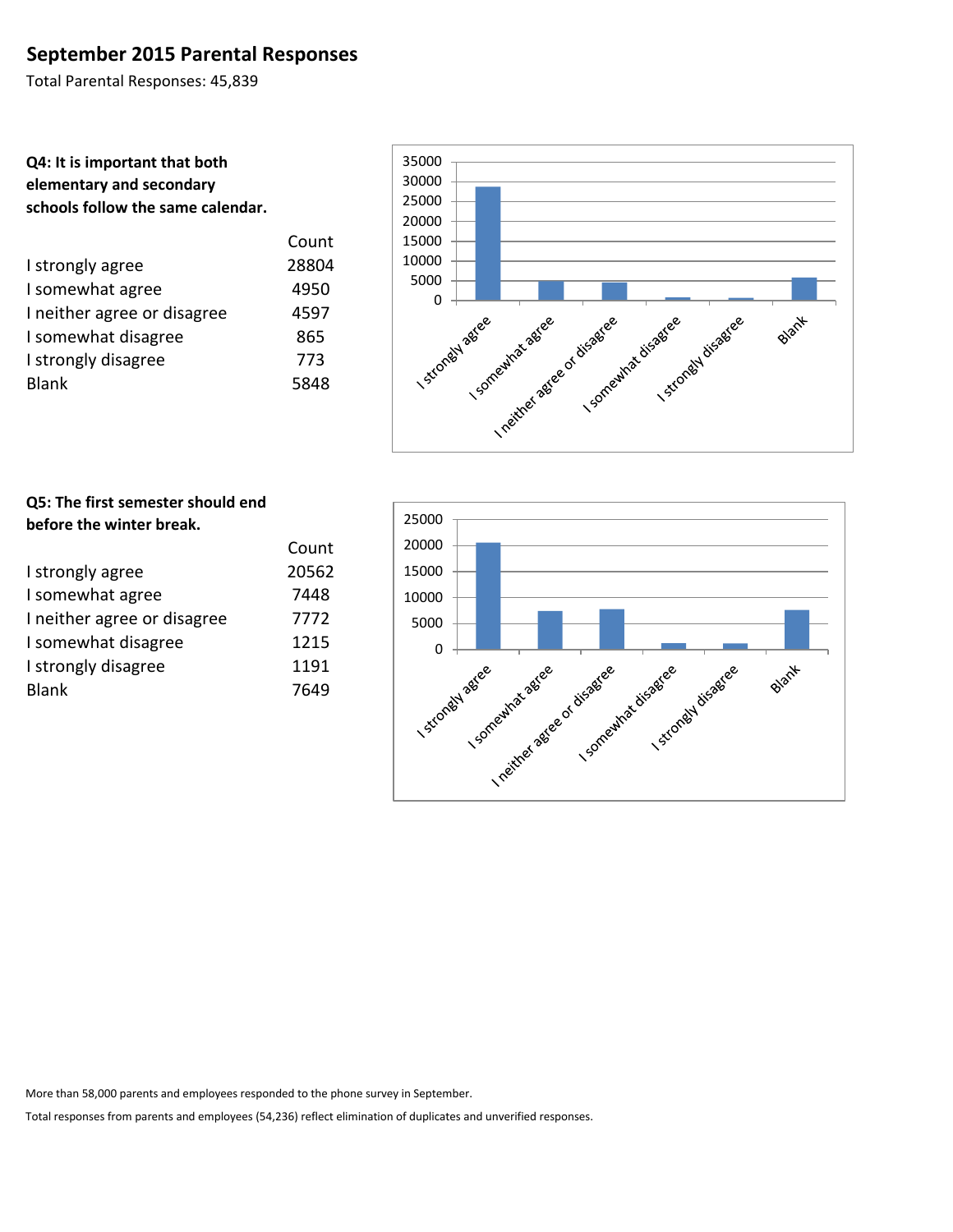# **September 2015 Employee Responses**

Total Responses: 8,397

#### **Q1: In your opinion, the school year should start:**

|                          | Count |
|--------------------------|-------|
| <b>Early August</b>      | 1067  |
| Mid-August               | 1798  |
| End of August            | 1588  |
| After Labor Day          | 3313  |
| It does not matter to me | 631   |





### **Q2: The winter break should be:**

|                          | Count |
|--------------------------|-------|
| Two weeks                | 1585  |
| Three weeks              | 5454  |
| It does not matter to me | 1205  |
| <b>Blank</b>             | 153   |

**Q3: The District should explore a different, "modified early August" calendar. This option provides a four-week intervention during a shortened summer break. In addition, the winter break would be extended by four weeks to provide interventions. The winter break would last about seven weeks.**

|                             | Count |
|-----------------------------|-------|
| I strongly agree            | 1509  |
| I somewhat agree            | 1514  |
| I neither agree or disagree | 1719  |
| I somewhat disagree         | 793   |
| I strongly disagree         | 2570  |
| <b>Blank</b>                | 292   |



More than 58,000 parents and employees responded to the phone survey in September.